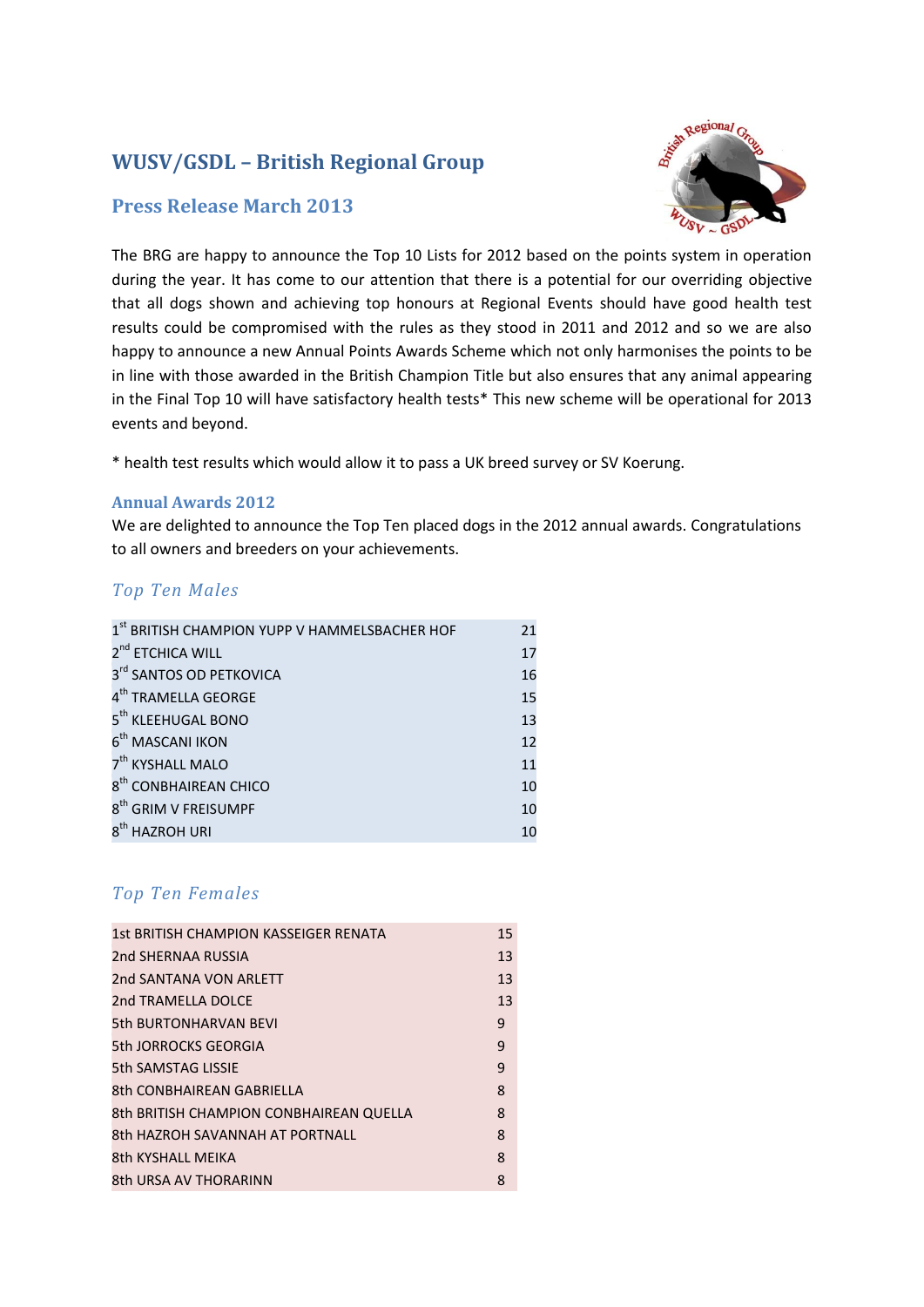## *Top Ten Long Coat Males*

| 1st OPALIA SOLAR FLARE                       | 20 |
|----------------------------------------------|----|
| 2 <sup>nd</sup> DRAYCORE UZI FOR FLYHART     | 17 |
| 2 <sup>nd</sup> KORZWIN WORICK AT KITRETH**  | 17 |
| 4 <sup>th</sup> HAZROH ULK                   | 14 |
| 5 <sup>th</sup> FLYHART DJANGO               | 11 |
| 6 <sup>th</sup> LOGHOST CHICO                | 10 |
| 7 <sup>th</sup> DRAYCORE SATNAV V KORZWIN    | 8  |
| 7 <sup>th</sup> KAZETI HENDO                 | 8  |
| 8 <sup>th</sup> CONQUELL ELITE AT NIGHTFORCE | 7  |
| 8 <sup>th</sup> KAMANTAS DOMINIC             |    |

\*\*Following Elbow Score clarification Points re-adjusted from Midland Region, GSD League and Christmas Cracker Events. Top 10 Award Points moved to SG2, SG3 and SG4 placed exhibits where applicable.

### *Top Ten Long Coat Females*

| 1 <sup>st</sup> HAZROH SASSY                    | 19 |
|-------------------------------------------------|----|
| 2 <sup>nd</sup> OPALIA BONFIRE                  | 18 |
| 3rd DRAYCORE SEREN AT SHELLMEAD                 | 11 |
| 4 <sup>th</sup> IMPRANAH XTRA                   | 9  |
| 5 <sup>th</sup> GAZJACKHOF GYPSY AT BALLYNABOLA | 6  |
| 5 <sup>th</sup> QUIZ V D PISTE TROPHE           | 6  |
| 7 <sup>th</sup> BEATE V D BRUCKNERALLEE         | 5  |
| 7 <sup>th</sup> BELEZRA ICICLE                  | 5  |
| 7 <sup>th</sup> VIDEX KOOKI                     | 5  |
| 7 <sup>th</sup> JOZARER PRINCESS KAYLA          | 5  |

Certificates are being prepared and will be distributed as soon as possible.

#### **Annual Awards 2013**

The annual points have been changed as follows for all 2013 events.

All exhibits who will be 12 months or over by the 31<sup>st</sup> December 2013 will be able to be included in the Annual Points Award Scheme which will recognise the Top 10 consistently highly placed dogs.

Points will be awarded on the following basis:

VV1 (VP1) = 1 point. SG1 = 2 points  $SG2 = 1$  point V1 adult = 4 points V2 adult = 2 points